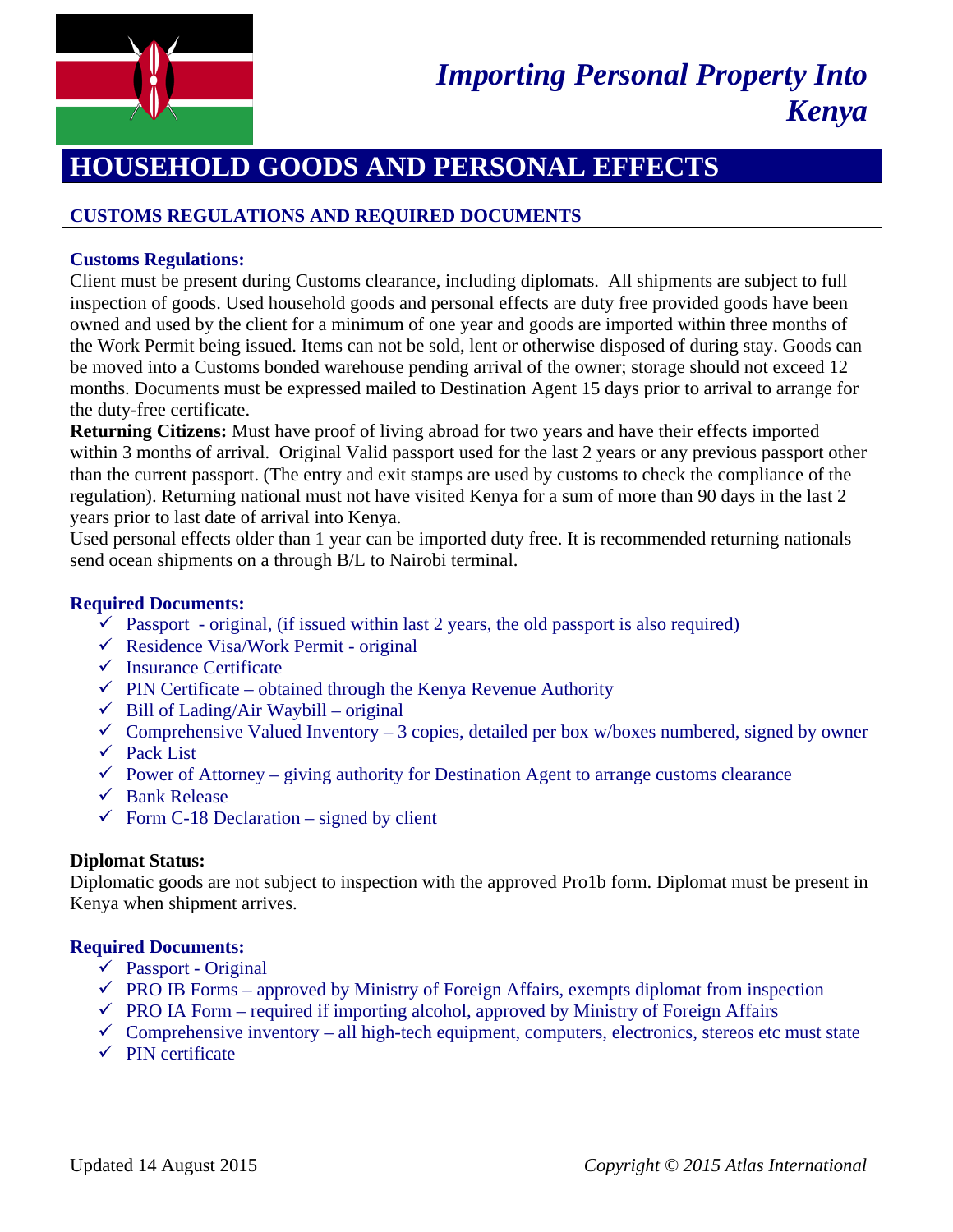### **Returning Nationals:**

 $\checkmark$  Passport – Original, used for the past 2 years; Customs will validate entry and exit stamps to verify stay abroad

#### **RESTRICTED/DUTIABLE ITEMS**

- $\checkmark$  Computers subject to tax and duties (diplomats are exempt)
- $\checkmark$  Tobacco
- $\checkmark$  Electronics/appliances require invoices/receipts and serial numbers
- $\checkmark$  New items subject to tax and duties, may require an Import Permit
- $\checkmark$  Fabrics subject to tax and duties
- $\checkmark$  Perfume, cosmetics, lotions, other toiletries subject to Radio Active Analysis \*apprx. 3,000 Kshs per sample/per item

#### **PROHIBITED ITEMS**

- $\checkmark$  Alcohol & Spirits "Fond de Cave" is not allowed
- $\checkmark$  Narcotics/illegal drugs of any kind
- $\checkmark$  Firearms, airsoft guns and plastic toy guns are strictly prohibited unless a Firearms Certificate issued by Kenya Firearms Bureau is obtained
- $\checkmark$  Explosives, ammunitions and weapons of any kind including tear gas and silencers & toy guns
- $\checkmark$  Pornography, subversive material and political literature
- $\checkmark$  Plants, seeds, bulbs, fresh fruits & vegetables require a permit from Ministry of Agriculture
- $\checkmark$  Gambling machines, games of chance, currency, securities & false currency
- $\checkmark$  Live animals, animal traps, birds, & bird eggs animal skins, trophies, tusks, ivory & horns
- $\checkmark$  Precious stones and metals

### **IMPORTATION OF PETS**

Dogs & cats are allowed with approved import permit, they are dutiable but exempt from VAT. Pet birds are prohibited.

#### **Required Documents:**

- $\checkmark$  Import Permit obtained from Veterinary Department, Kabete, Nairobi prior to departure
- Pet Owner's Passport
- $\checkmark$  Certificate of Vaccination including rabies, must be current
- $\checkmark$  Health Certificate by a Veterinarian

### **IMPORTATION OF VEHICLES**

First time arrivals with approved Work Permit and returning citizens residing outside of Kenya with original 2 year Work Permit abroad are allowed to import one vehicle duty free. Vehicle must be in the client's possession for at least 1 year to be duty free. Vehicle must be less than 2,500cc. Vehicle must not be sold for at least 1 year after importation.

Documents should be sent 30 days in advance of vehicles arrival to reduce possible demurrage charges. Vehicle must be imported within 90 days.

Left hand vehicles are prohibited unless authorization is granted from the Ministry of Transport. Vehicles over 8 years old are prohibited.

The Vehicle cannot be taken from the port before registration. Registration process takes up to 10 days beyond the clearance of HHG's. If shipped together the vehicle will be separated and kept at port. Storage, delivery and registration will be accrued.